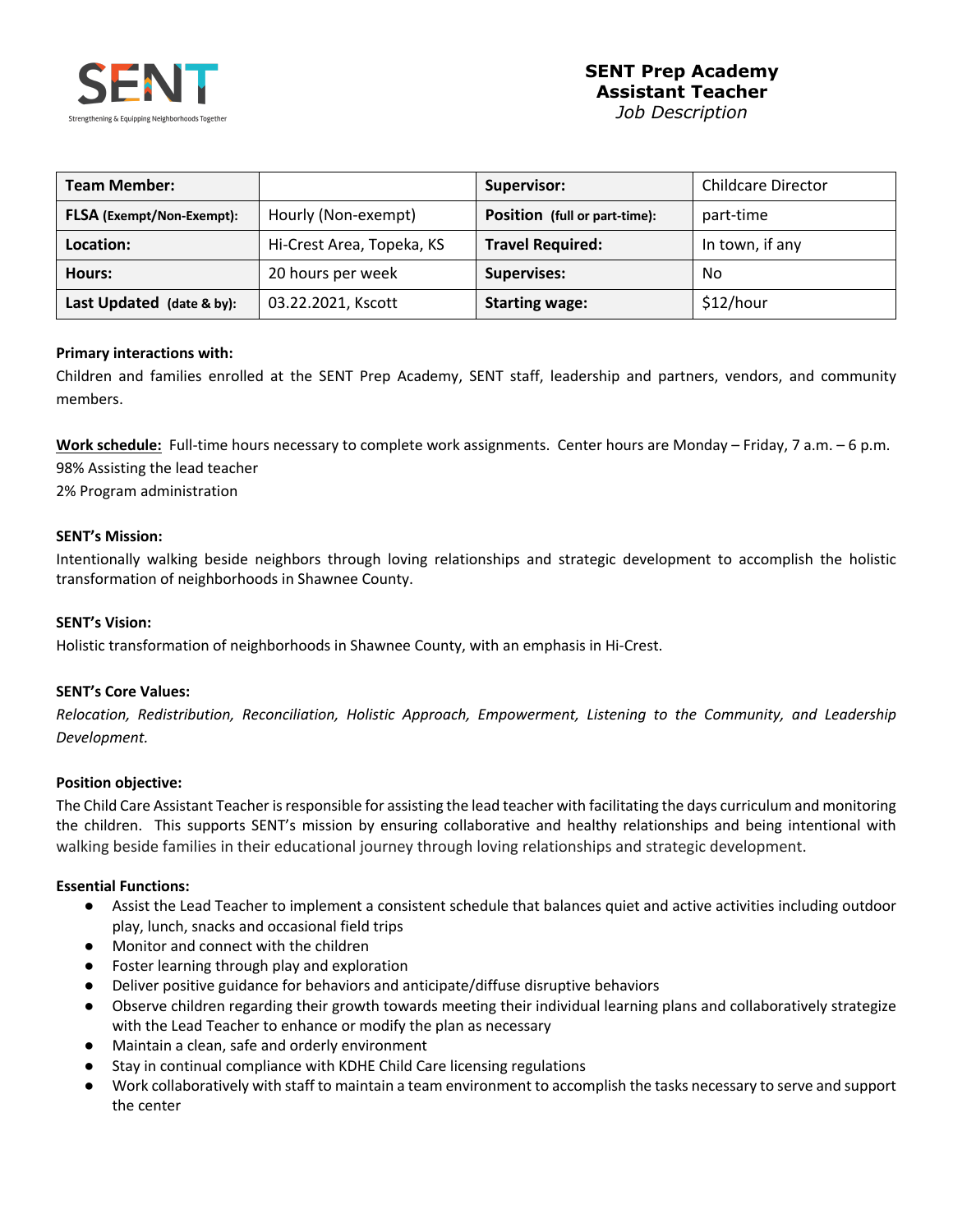### **General Responsibilities:**

- Great work ethic and attitude
- Support SENT's strong relationship culture through quality customer service and exceptional teamwork skills
- Provide superior client service by resolving problems efficiently and responding timely
- Prioritize and manage work effectively
- Identify and implement solutions to problems in general and urgent matters
- Actively seek to add and enhance knowledge regarding developments and current trends in the industry that will serve SENT's needs
- Seek the counsel of supervisor on assignments and other issues as appropriate
- Work collaboratively with staff to maintain a team environment to accomplish the tasks necessary to serve and support the company
- Flexible in accepting additional assignments as requested by leadership
- Cross-train for other positions to cover when necessary
- Professionalism while representing SENT (onsite, professional and community events and via communications)
- Participate and attend meetings as requested
- Recommend policies and procedures as it relates to the area of responsibility
- Timely responses, within 24 hours, to inquiries for information to families, coworkers, and board members
- Comply with federal, state, and local laws
	- o Follow SENT's policies and procedures
- Other duties as assigned

## **Performance Measurements and Accountability:**

- Accurate and timely completion of the work assignment
- Collaborative relationships are developed and maintained with clients and staff (internal and external)
	- o Team player that accomplishes work tasks in collaboration with others
	- o Ability to change while accepting and supporting management decisions
- Complete a minimum of 15 hours of in-service training annually, as directed
- Continually demonstrate developmentally appropriate caregiving practices that support children: physical punishment, hitting, slapping, spanking, shouting or threatening children will not be tolerated and will result in immediate termination of employment
- Achievement of objectives as outlined by leadership
- Strict confidence and confidentiality
- Arrive in a timely manner and be prepared to work at the start of your shift

## **Qualifications: (Knowledge, Skill and Ability)**

- Appropriate teaching experience in licensed child care center or preschool required
- Meet the criteria required by KDHE
- Ability to make effective decisions that produce positive results
- Ability to communicate effectively through both oral and written communication
- Solid understanding of child development, developmentally appropriate practices, and Kansas Child Care licensing regulations
- Attention to detail
- Ability to organize work and projects to ensure timely completion
- People skills: collaborative spirit, compassionate, and team player
- Excellent leadership, management, and communication
- Resident or willing to move to Topeka, KS, preferred
- Knowledgeable and willing to support the mission, vision, values, and strategies of SENT
- Expressed ability and/or references in:
	- o Hard work, detailed, organized, enjoyable to work with
	- o Follow through, accountable and independent execution
	- o Compassionate, perseverance, patient, and empathetic
	- o Able to define necessary boundaries with coworkers, families, and others
- **●** Demonstrated ability in working with children, families, volunteers, and community leaders
- **●** Demonstrates leadership ability, interpersonal skills, and organizational skills